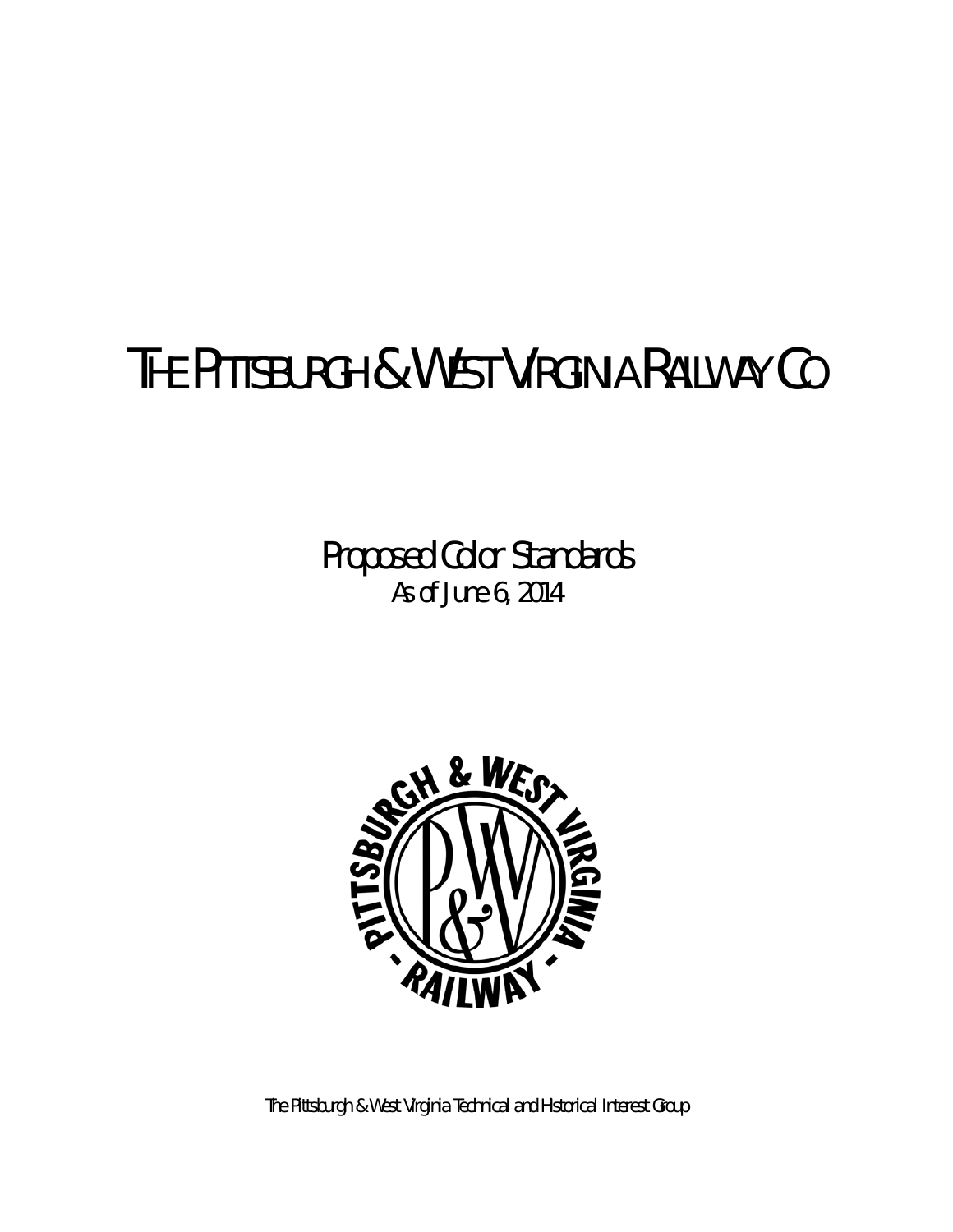### **Chrome Yellow**

**Late steam lettering, diesel striping, handrails, some grab irons, stirrups, etc.** 

*Disclaimer: Color swatches and formulas shown are the best representations possible of the actual color. Due to differences in printers and monitors that are not professionally color calibrated (that means most home units), the colors produced on home equipment may not be as accurate as intended.* 

#### **Original Paint**

Dulux: 93-6808 Ditzler: 80502 Chrome Yellow/Medium Chrome Yellow Fed Std No 595a, color 13432 "School Bus Yellow"

#### **Desktop Publishing**

RGB: 255, 185, 1 Hex: #FFB901

#### **Offset Commercial Printing**

Pantone: 1235 C RGB: 255, 182, 15 equivalent Hex: #FFB60F equivalent

#### **Digital Commercial Printing**

| CMYK: | 0, 20, 100, 0           |
|-------|-------------------------|
| RGB:  | 248, 171, 46 equivalent |
| Hex:  | #F8AB2E equivalent      |

#### **Model Paint**

 Floquill (unverified): F110031 Reefer Yellow 10 Parts<br>F110011 Reefer White 1 Part F110011 Reefer White F110166 UP Amour Yellow 1 Part  *(Courtesy of Railfonts.com)*  Tru-Color (unverified): TCP-162

**No Swatch** 

Copyright 2014, Big E Productions, LLC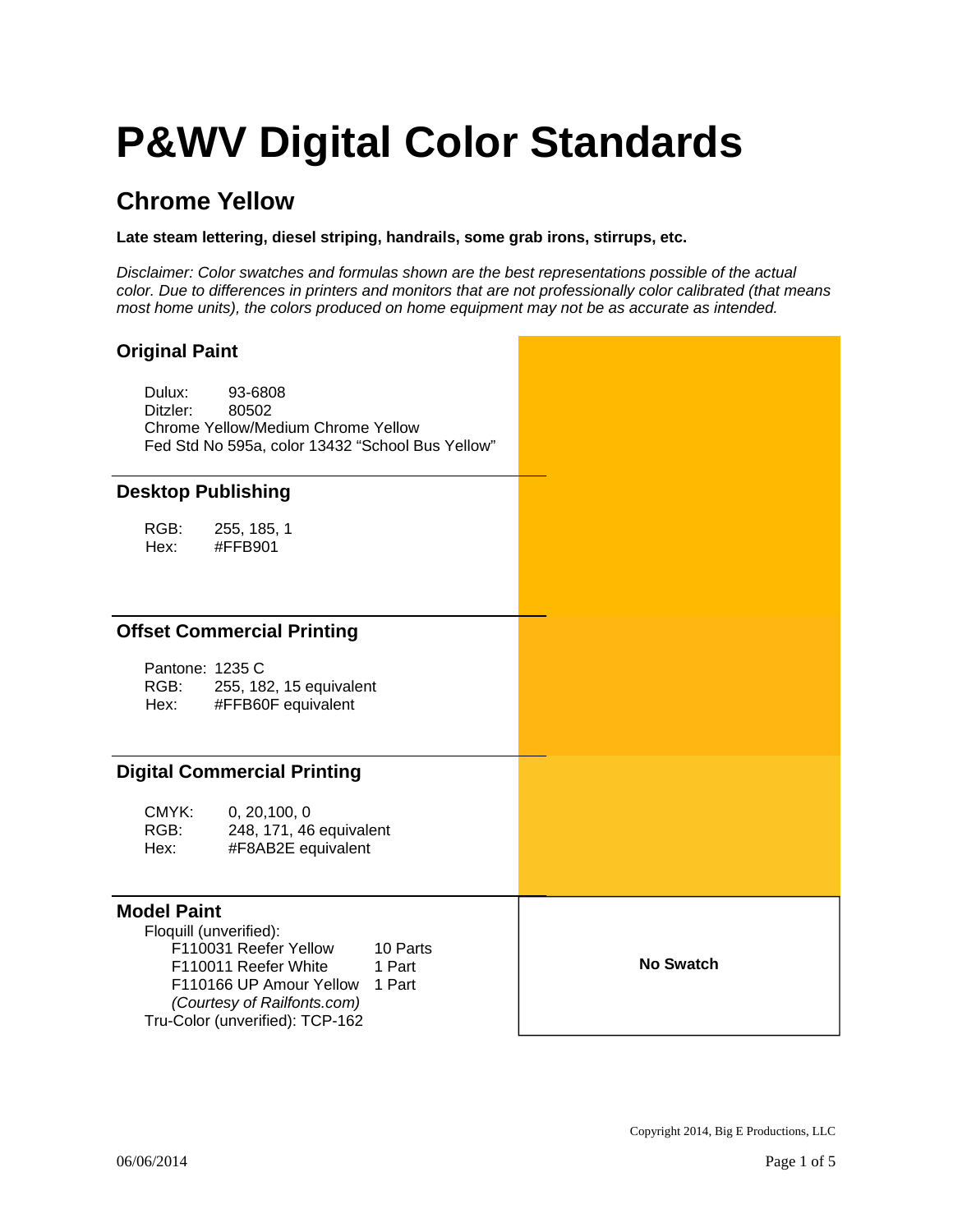### **FM and Caboose Red**

#### **FM logo decal and striping. Cabooses.**

| <b>Original Paint</b>                                                                                                                                                                                  |                  |
|--------------------------------------------------------------------------------------------------------------------------------------------------------------------------------------------------------|------------------|
| Dulux:<br>93-1863R<br>Ditzler:<br>70073<br>Swift Red/Commercial Red                                                                                                                                    |                  |
| <b>Desktop Publishing</b>                                                                                                                                                                              |                  |
| RGB:<br>242, 9, 20<br>#F20914<br>Hex:                                                                                                                                                                  |                  |
| <b>Offset Commercial Printing</b>                                                                                                                                                                      |                  |
| Pantone: 1788 C<br>RGB:<br>234, 40, 57 equivalent<br>#EA2839 equivalent<br>Hex:                                                                                                                        |                  |
| <b>Digital Commercial Printing</b>                                                                                                                                                                     |                  |
| CMYK:<br>1, 98, 93, 1<br>RGB:<br>223, 50, 45 equivalent<br>#DF322D equivalent<br>Hex:                                                                                                                  |                  |
| <b>Model Paint</b><br>Floquil (unverified):<br>F110186 Oxide Red<br>2 Parts<br>F110020 Caboose Red 2 Parts<br>F110073 Rust<br>1 Part<br>(Courtesy of Railfonts.com)<br>Tru-Color (unverified): TCP-052 | <b>No Swatch</b> |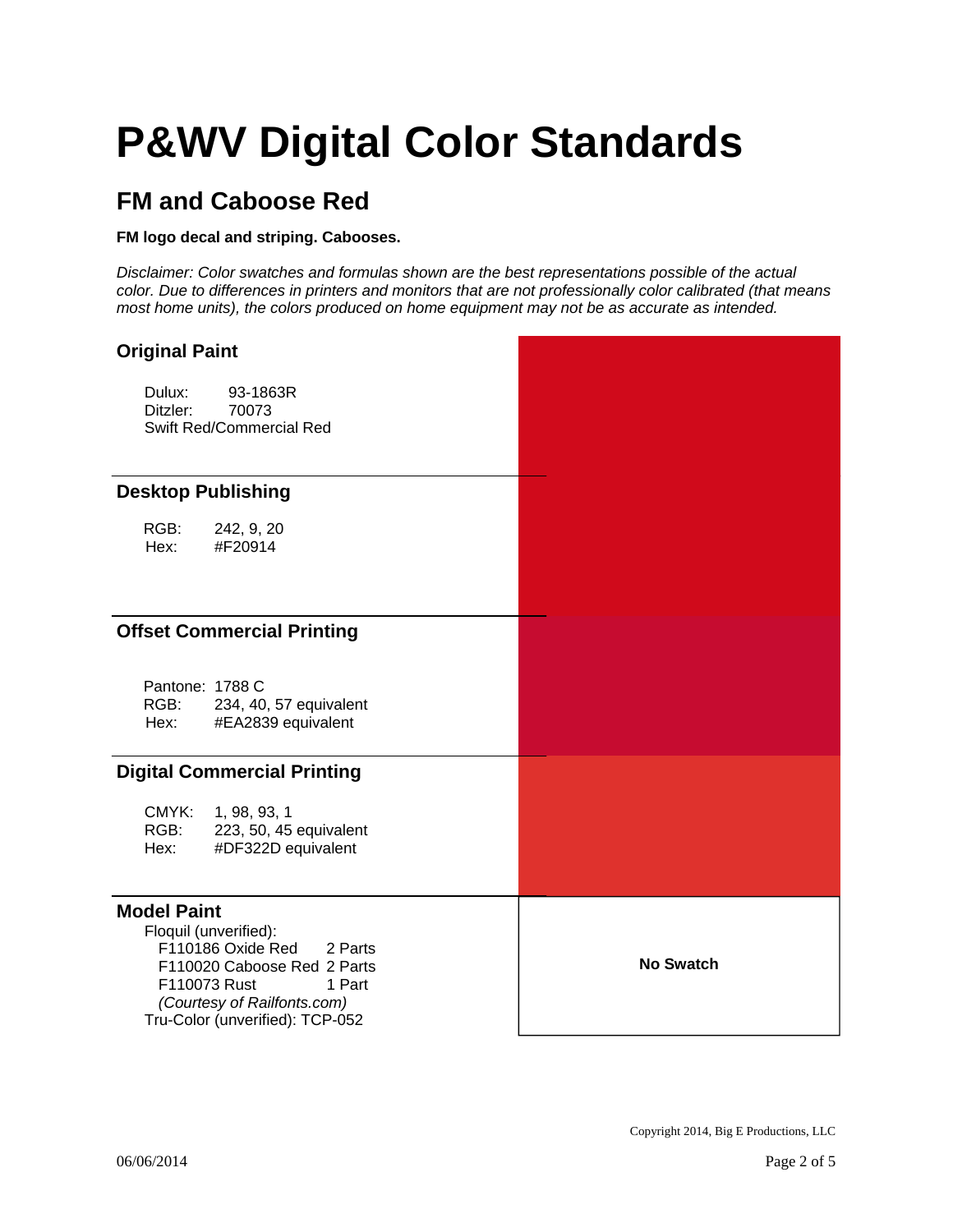### **FM Black**

#### **FM Bodies**

| <b>Original Paint</b>              |                                                                   |  |
|------------------------------------|-------------------------------------------------------------------|--|
| Dulux:<br>Ditzler:                 | 93-005<br>9000<br>Black/Raven Black/Tuxedo Black/etc.             |  |
| <b>Desktop Publishing</b>          |                                                                   |  |
| RGB:<br>Hex:                       | 10, 10, 10<br>#0A0A0A                                             |  |
| <b>Offset Commercial Printing</b>  |                                                                   |  |
| Pantone: 6C<br>Hex:                | RGB: 17, 28, 36 equivalent<br>#111C24 equivalent                  |  |
| <b>Digital Commercial Printing</b> |                                                                   |  |
| RGB:<br>Hex:                       | CMYK: 0, 0, 0, 100<br>33, 33, 32 equivalent<br>#212120 equivalent |  |
| <b>Model Paint</b>                 |                                                                   |  |
|                                    | Polly Scale: F414110<br>Floquil: F110010<br>Tru-Color: TCP-010    |  |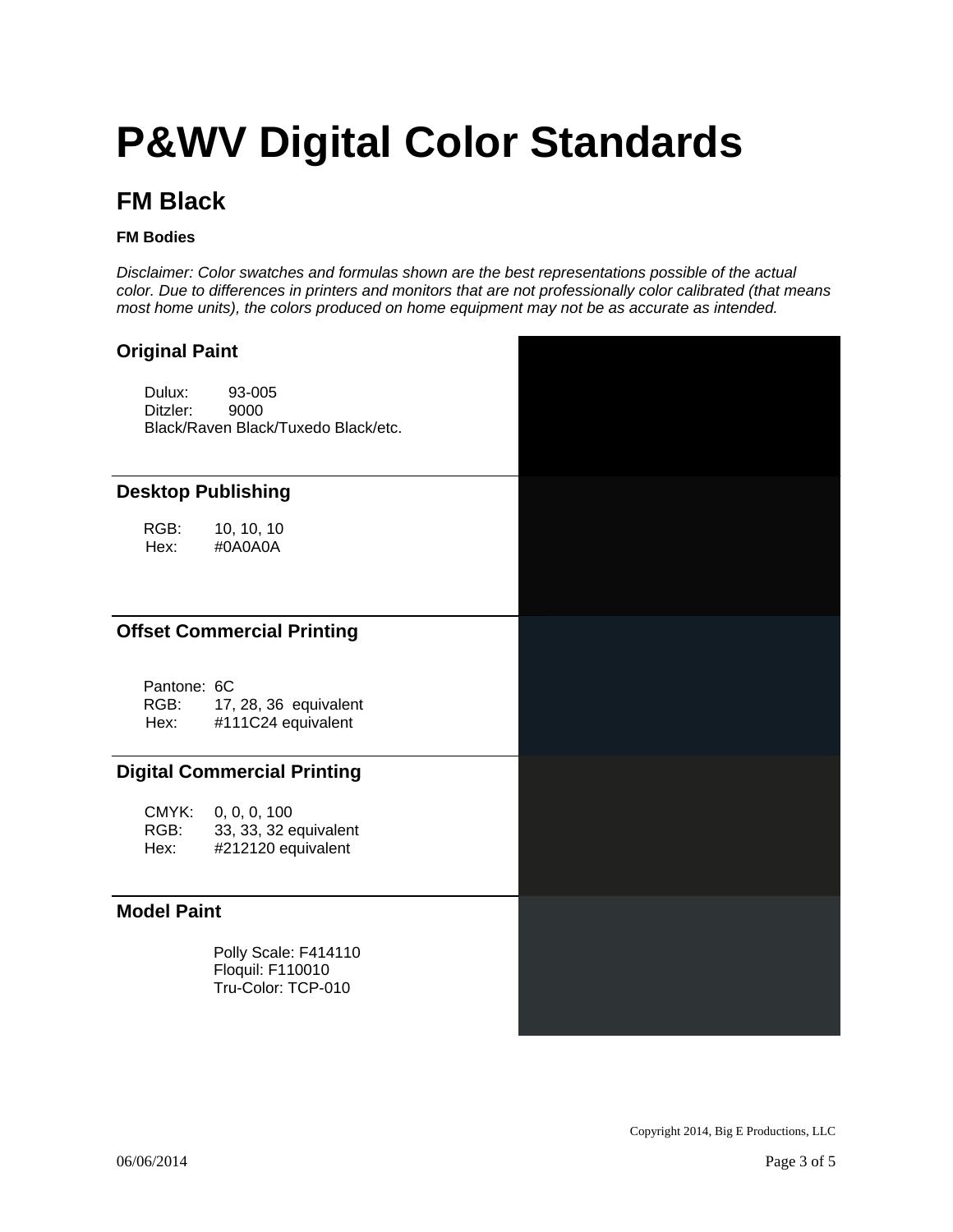### **Mineral Red**

#### **Late era hoppers and box cars.**

| <b>Original Paint</b>                                                                  |                  |
|----------------------------------------------------------------------------------------|------------------|
| Dulux:<br>Ditzler:                                                                     | <b>No Swatch</b> |
| <b>Desktop Publishing</b>                                                              |                  |
| RGB:<br>186, 89, 80<br>Hex:<br>#BA5950                                                 |                  |
| <b>Offset Commercial Printing</b>                                                      |                  |
| Pantone: 7418C<br>RGB:<br>194, 77, 82 equivalent<br>#C24D52 equivalent<br>Hex:         |                  |
| <b>Digital Commercial Printing</b>                                                     |                  |
| CMYK:<br>19, 80, 70, 0<br>RGB:<br>197, 87, 78 equivalent<br>#C5574E equivalent<br>Hex: |                  |
| <b>Model Paint</b>                                                                     |                  |
| Poly Scale: F414293<br>Floquil: F110601                                                |                  |
| Model Master 2003 (unverified)                                                         |                  |
|                                                                                        |                  |